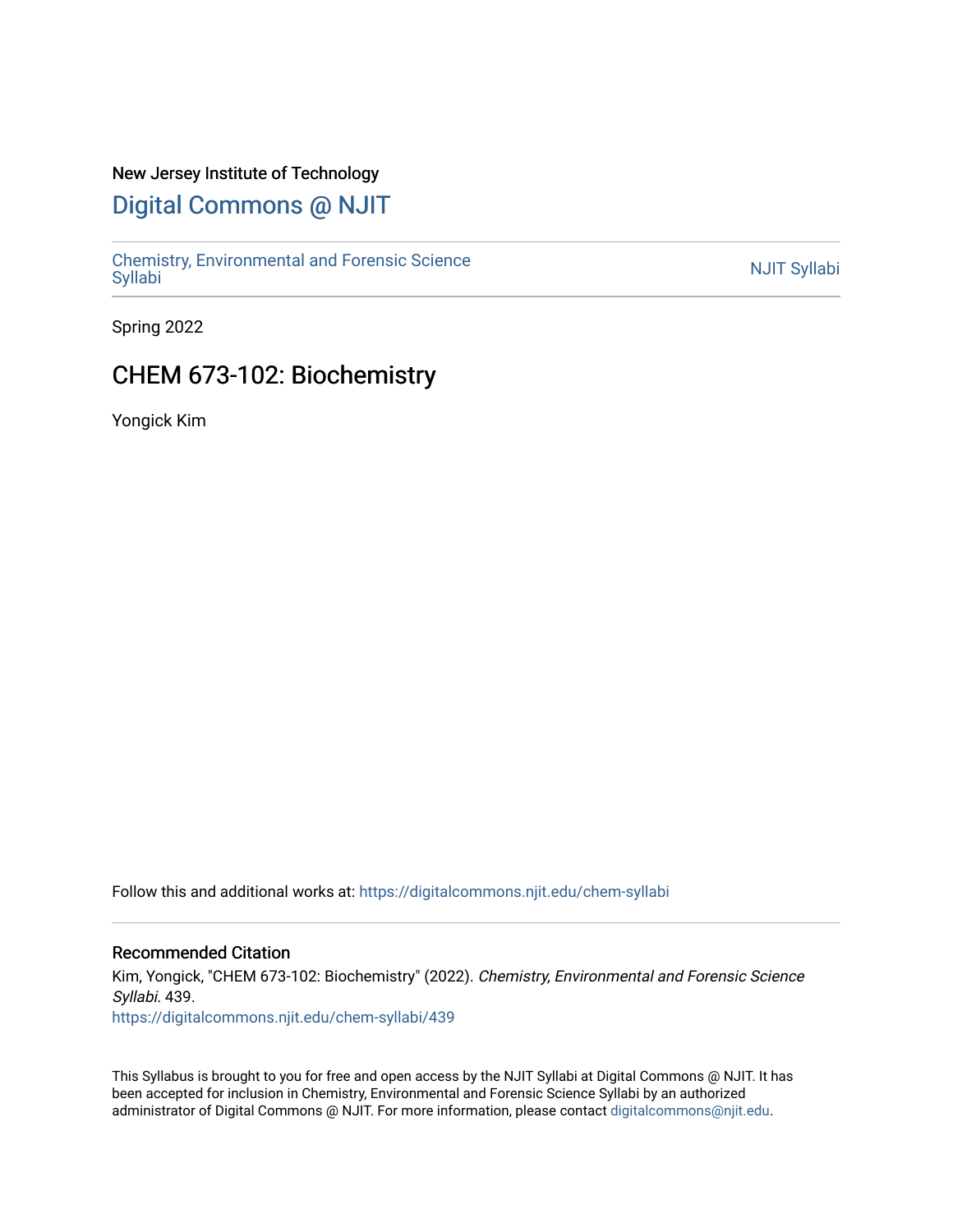

### THE DEPARTMENT OF CHEMISTRY AND ENVIRONMENTAL SCIENCE

# **Chemistry: Chem 673** *Spring 2022 Course Syllabus*

**NJIT [Academic](https://www.njit.edu/policies/sites/policies/files/academic-integrity-code.pdf) Integrity Code**: All Students should be aware that the Department of Chemistry & Environmental Science (CES) takes the University Code on Academic Integrity at NJIT very seriously and enforces it strictly. This means that there must not be any forms of plagiarism, i.e., copying of homework, class projects, or lab assignments, or any form of cheating in quizzes and exams. Under the University Code on Academic Integrity, students are obligated to report any such activities to the Instructor.

## **COURSE INFORMATION**

 **Course Description**: This course will offer the basic principles of biochemistry.

**Number of Credits**: 3

**Prerequisites**: undergraduate organic chemistry, or suitable background in these subjects.

**Course-Section**

| <b>Course-Section</b> | <b>Instructor</b> |  |
|-----------------------|-------------------|--|
| Chem 673-102          | Yongick Kim       |  |
|                       |                   |  |

**Instructor**: Dr. Yongick Kim Office: Tiernan Hall (TIER) 370 Email: ykim@njit.edu

**Office Hours**: by appointment

**Class time**: Monday 6:00 PM - 8:50 PM

**Recommended Textbook**: Lehninger Principles of Biochemistry, Seventh Edition, David L. Nelson, Michael M. Cox, W. H. Freeman and Company, NY, ISBN 978-1-319-11768-9

#### **POLICIES**

**All students must familiarize themselves with, and adhere to, all** official university-wide student policies. CES takes these policies very seriously and enforces them strictly.

**Student presentation:** Students will present a high impact biochemistry related research paper in class (15~20 min presentation, 5~10 min Q&A). The impact factor of the journal should be higher than 6. If you published a biochemistry related research paper, it can be used for your presentation. The research paper should be approved by the instructor before presentation. The date of the presentation will be assigned by the instructor.

**Grading Policy**: The final grade in this course will be determined as follows: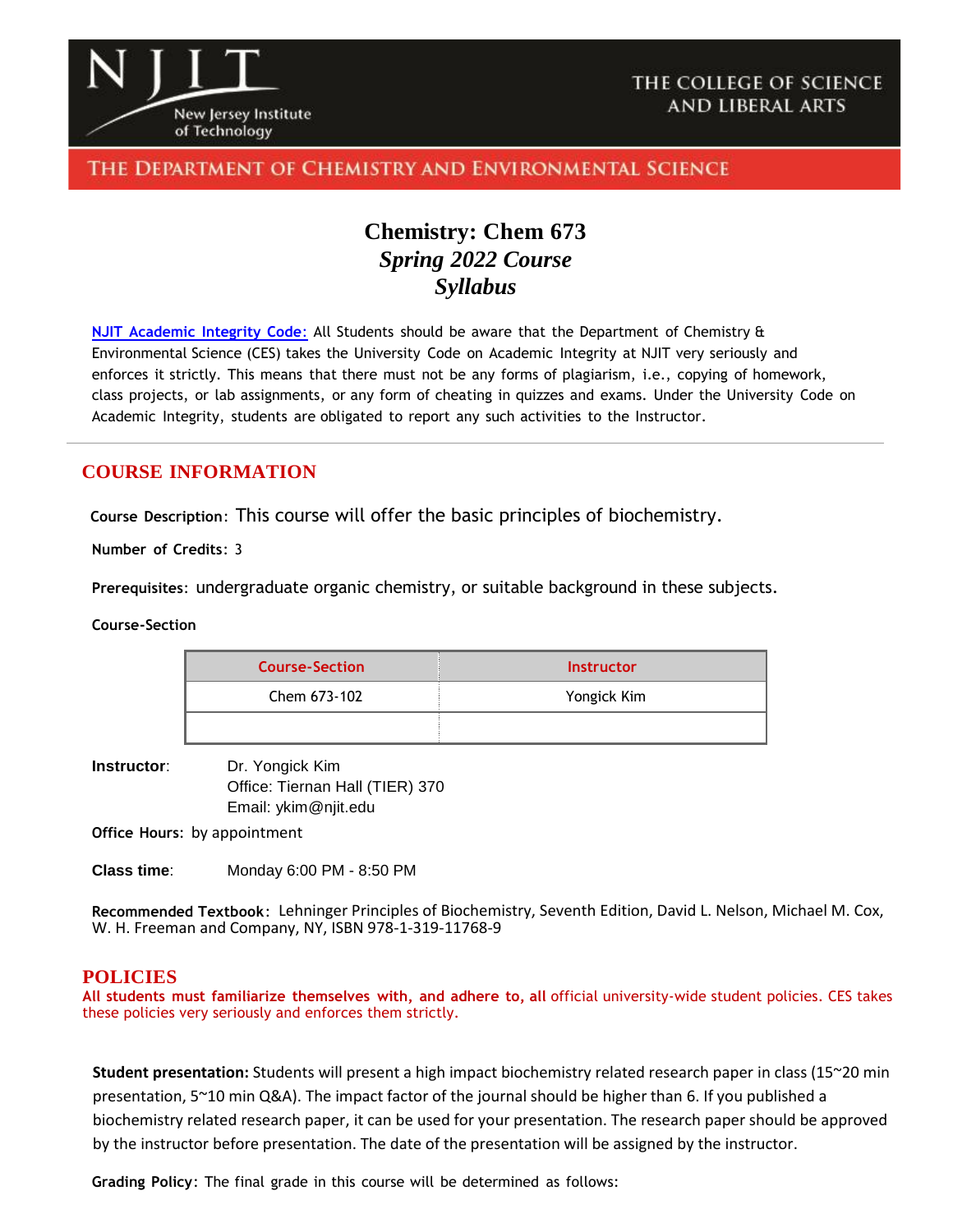| Midterm Exam I | 32% |
|----------------|-----|
| Presentation   | 36% |
| Final Exam     | 32% |

Your final letter grade in this course will be based on the following tentative curve:

| A  | 100% - 90% |   | 74%-70%      |
|----|------------|---|--------------|
| B+ | 89% - 85%  | D | N/A          |
| B  | 84% - 80%  |   | $69\% - 0\%$ |
|    | 79% - 75%  |   |              |

**Attendance Policy**: Attendance at classes will be recorded and is **mandatory**. Each class is a learning experience that cannot be replicated through simply "getting the notes."

**Exams**: There will be one midterm exam held in class during the semester and one comprehensive final exam. The following exam periods are tentative and therefore possibly subject to change:

| l Midterm Exam I    | 02/21/2022 |
|---------------------|------------|
| I Final Exam Period | 05/02/2022 |

The final exam will test your knowledge of all the course material taught in the entire course.

**Makeup Exam Policy**: There will normally be **NO MAKE-UP EXAMS** during the semester. In the event that a student has a legitimate reason for missing a quiz or exam, the student should contact the Dean of Students office and present written verifiable proof of the reason for missing the exam, e.g., a doctor's note, police report, court notice, etc. clearly stating the date AND time of the mitigating problem. The student must also notify the CES Department Office/Instructor that the exam will be missed so that appropriate steps can be taken to make up the grade.

**Cellular Phones**: All cellular phones and other electronic devices must be switched off during all class times. Such devices must be stowed in bags during exams or quizzes.

#### **ADDITIONAL RESOURCES**

**Accommodation of Disabilities**: **O**ffice of **A**ccessibility **R**esources and **S**ervices (*formerly known as Disability Support Services*) offers long term and temporary accommodations for undergraduate, graduate and visiting students at NJIT.

If you are in need of accommodations due to a disability please contact Chantonette Lyles, Associate Director at the Office of Accessibility Resources and Services at 973-596-5417 or via email at [lyles@njit.edu.](mailto:lyles@njit.edu) The office is located in Fenster Hall Room 260. A Letter of Accommodation Eligibility from the Office of Accessibility Resources Services office authorizing your accommodations will be required.

For further information regarding self-identification, the submission of medical documentation and additional support services provided please visit the Accessibility Resources and Services (OARS) website at:

[http://www5.njit.edu/studentsuccess/disability-support-services/](http://www.njit.edu/studentsuccess/accessibility/)